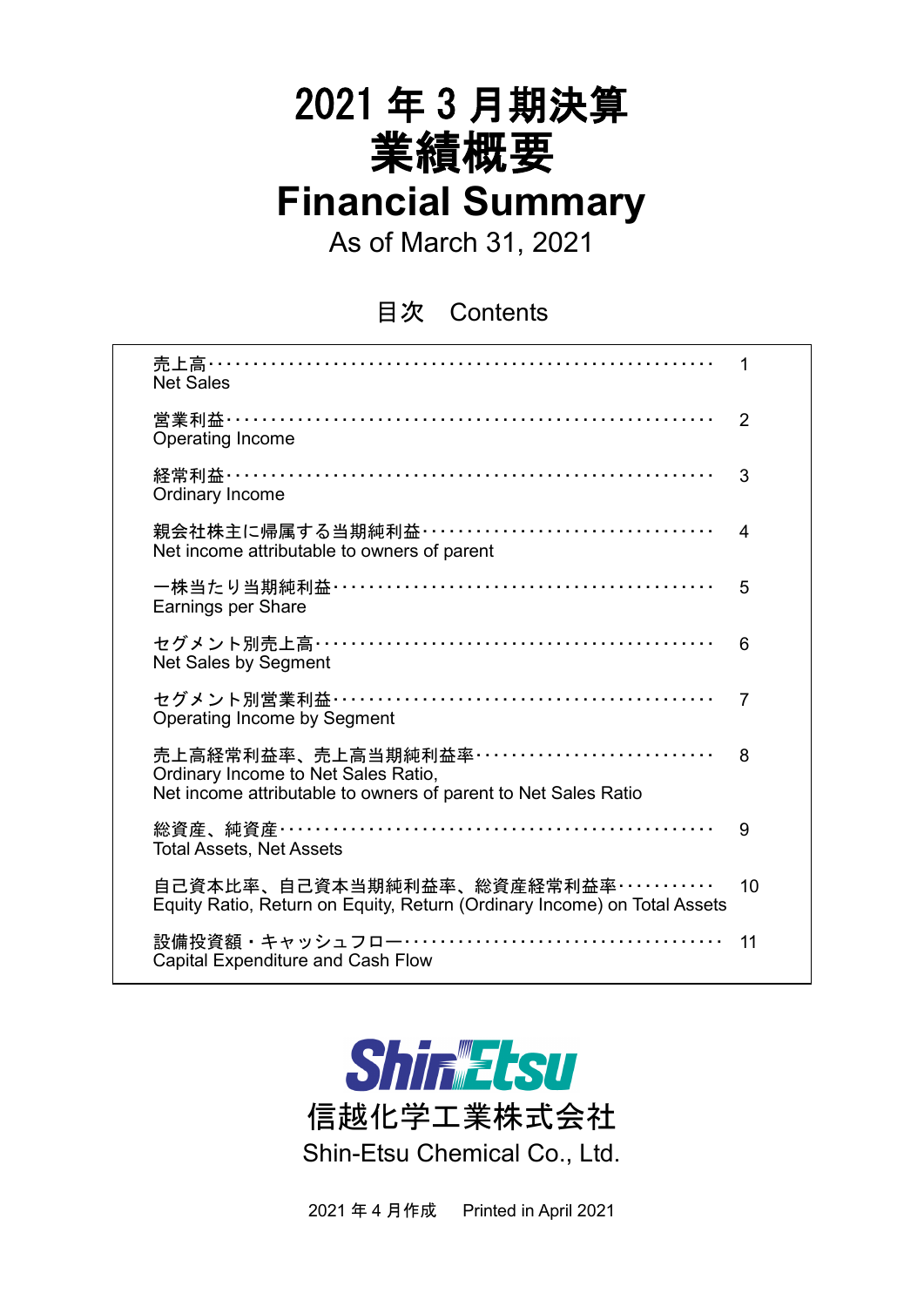



(億円 / 100 millions of yen)

|                   | $\sqrt{13/3}$                                                                             | 14/3 |  | $15/3$   16/3   17/3   18/3 | $19/3$   20/3 |  |
|-------------------|-------------------------------------------------------------------------------------------|------|--|-----------------------------|---------------|--|
| 売上高<br> Net Sales | $10,477$   10,254   11,658   12,555   12,798   12,374   14,414   15,940   15,435   14,969 |      |  |                             |               |  |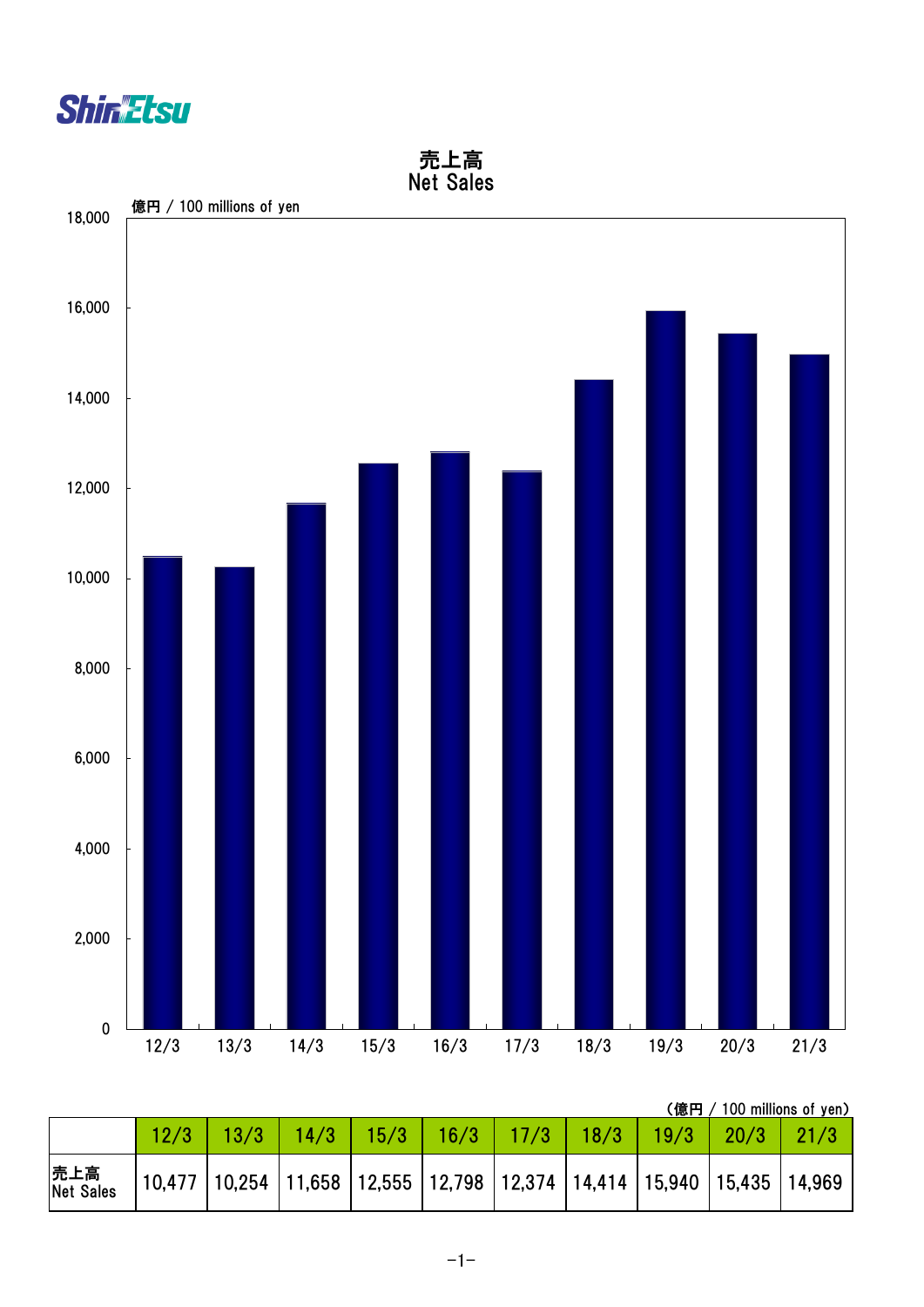



#### 営業利益 Operating Income

(億円 / 100 millions of yen)

|                             |       |       | 4/3  | 15/3  | 16/3  |       | 18/3  |       |       |       |
|-----------------------------|-------|-------|------|-------|-------|-------|-------|-------|-------|-------|
| 営業利益<br>Operating<br>Income | .,496 | 1,570 | ,738 | 1,853 | 2,085 | 2,386 | 3,368 | 4,037 | 4,060 | 3,922 |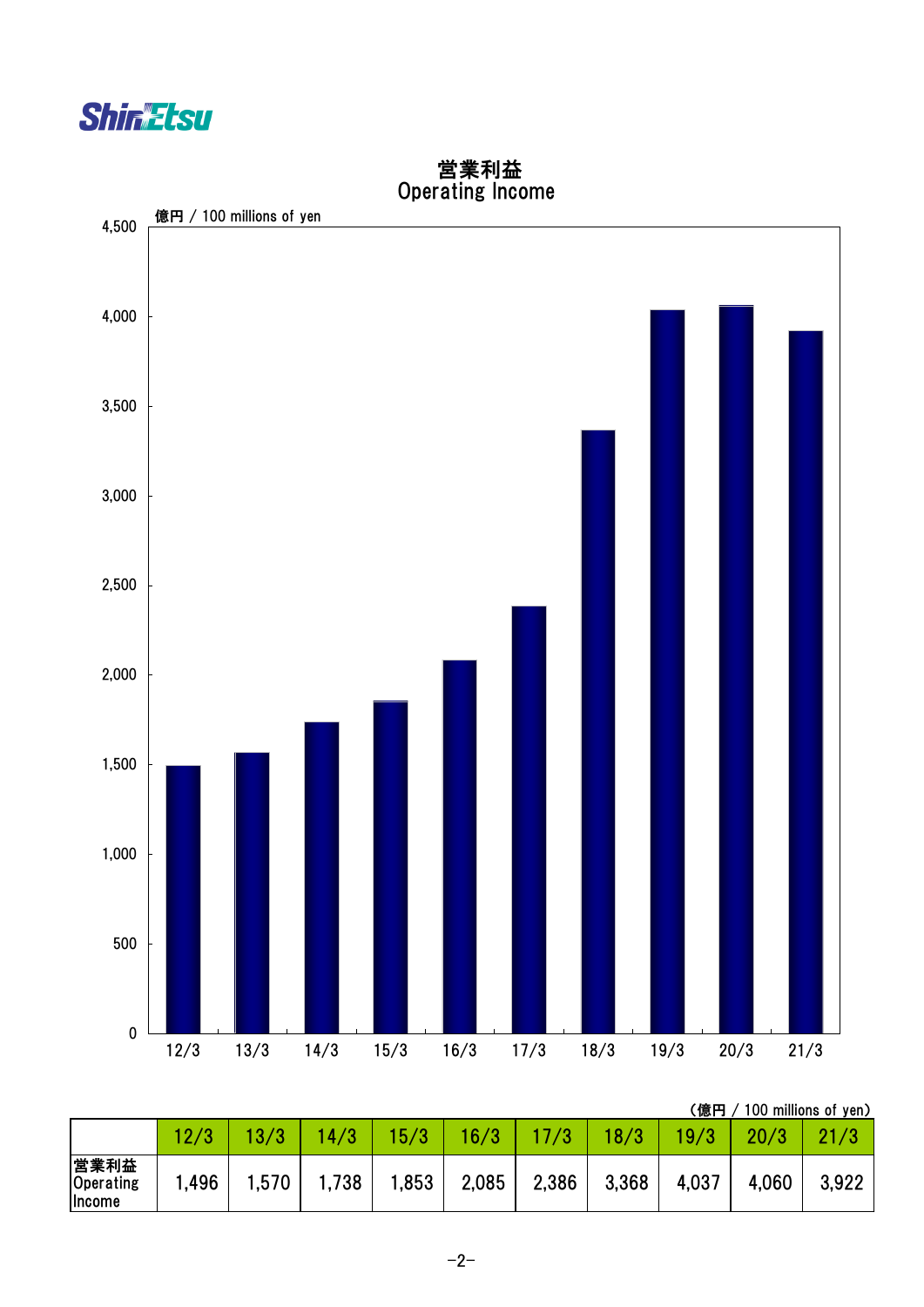



経常利益 Ordinary Income

(億円 / 100 millions of yen)

|                                                 |      |      |      |       |       |       |       | .     |       |       |
|-------------------------------------------------|------|------|------|-------|-------|-------|-------|-------|-------|-------|
|                                                 |      |      | 14/3 | 15/3  | 16/3  |       | 18/3  | 19/3  |       | 21/3  |
| 経常利益<br>Ordinary<br><i><u><b>Income</b></u></i> | .652 | ,702 | .806 | 1,980 | 2,200 | 2,421 | 3,403 | 4,153 | 4,182 | 4,051 |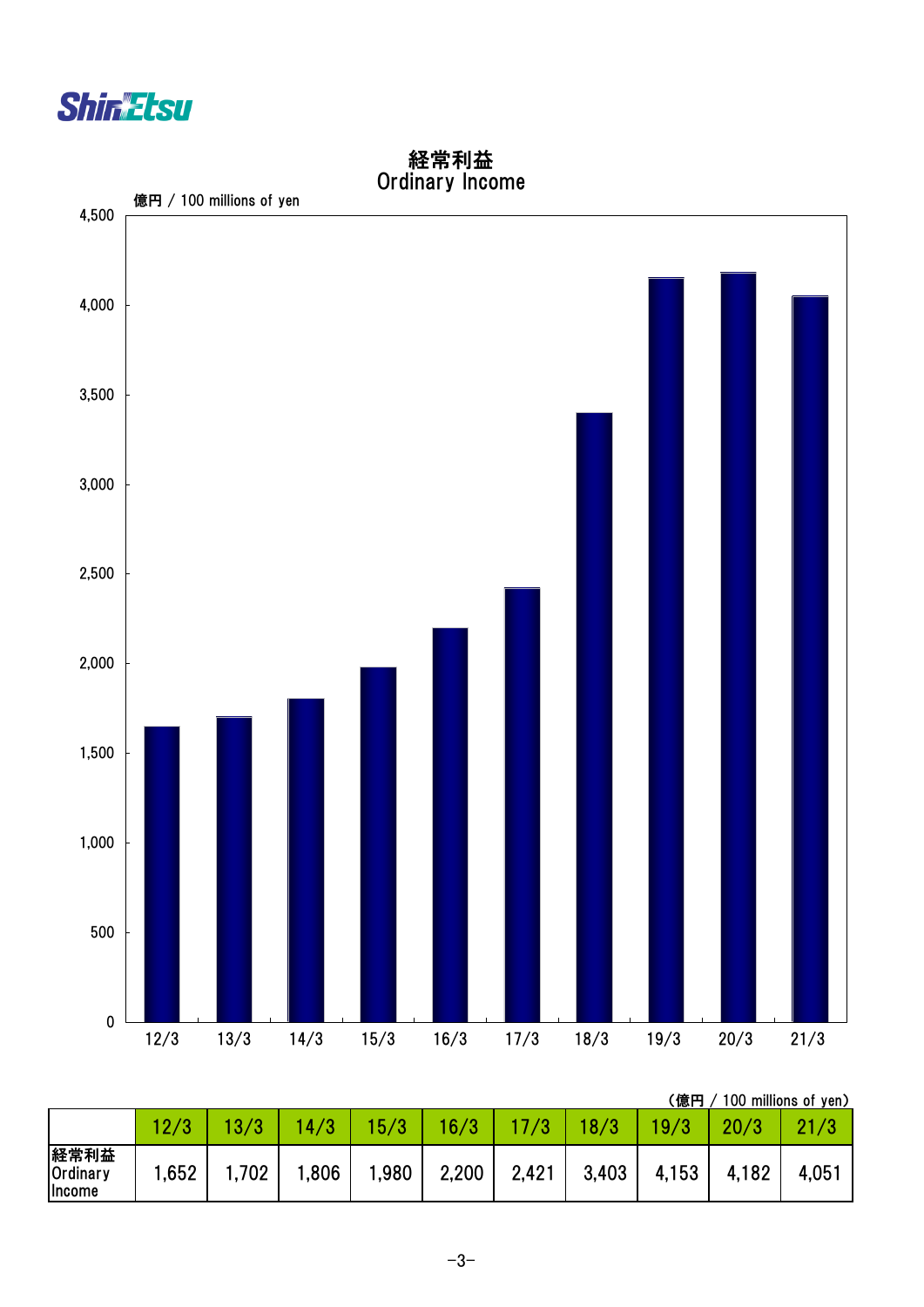



# 親会社株主に帰属する当期純利益

|                                                                          |      | (億円<br>100 millions of yen) |     |      |      |       |       |       |       |       |
|--------------------------------------------------------------------------|------|-----------------------------|-----|------|------|-------|-------|-------|-------|-------|
|                                                                          | 12/3 | Ю.                          | 4/3 | 5/3  | 16/3 |       | 8/3   | 9/3   | 20/3  | 21/3  |
| 親会社株主に帰属<br>する当期純利益<br>Net income<br>attributable to<br>owners of parent | ,006 | .057                        | 36  | ,286 | ,488 | 1,759 | 2,662 | 3,091 | 3,140 | 2,937 |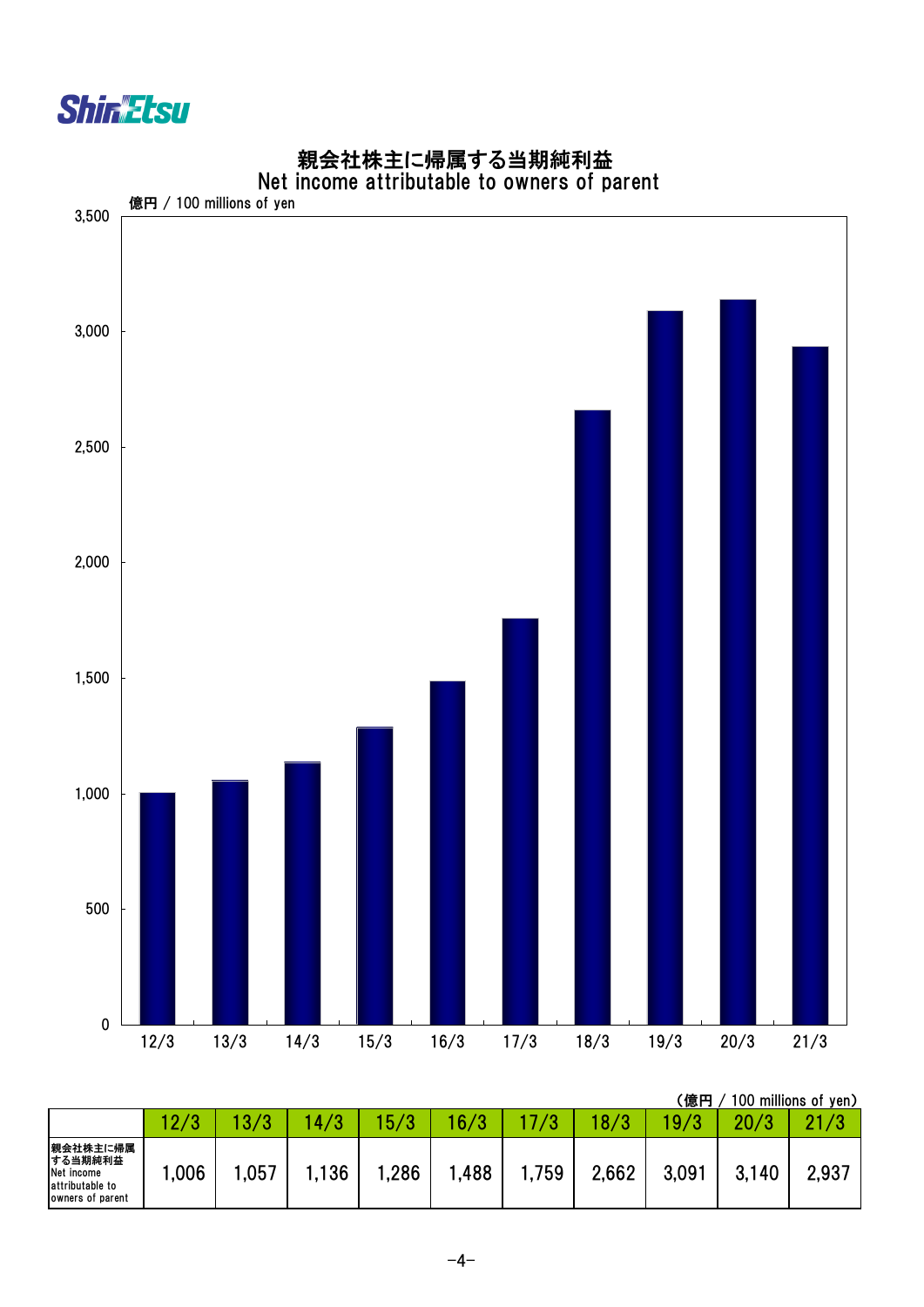



|                                         |        |        |                                                     |      |      |      |      |      |        | <b>円</b><br>yen) |
|-----------------------------------------|--------|--------|-----------------------------------------------------|------|------|------|------|------|--------|------------------|
|                                         | 12/3   | 13/3   | 14/3                                                | 15/3 | 16/3 | 17/3 | 18/3 | 19/3 | 20/3   | 21/3             |
| 一株当たり<br>当期純利益<br>Earnings<br>per Share | 237.03 | 248.94 | 267.20   302.05   349.46   412.86   624.28   725.99 |      |      |      |      |      | 755.17 | 706.76           |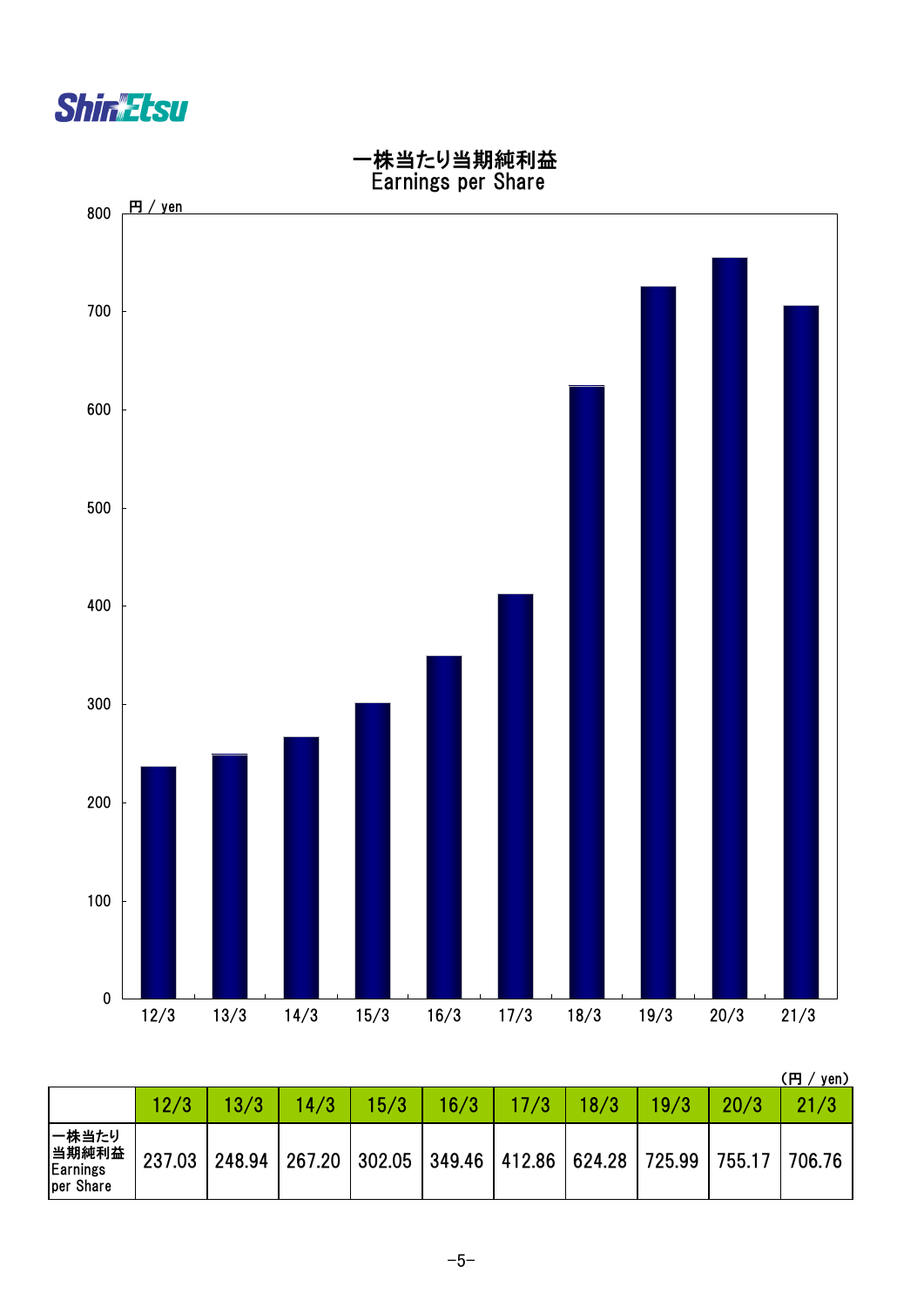|                                                                               |       |       |       |       |       |       |       | (億円   |       | 100 millions of yen) |
|-------------------------------------------------------------------------------|-------|-------|-------|-------|-------|-------|-------|-------|-------|----------------------|
|                                                                               | 12/3  | 13/3  | 14/3  | 15/3  | 16/3  | 17/3  | 18/3  | 19/3  | 20/3  | 21/3                 |
| 塩ビ・化成品<br><b>PVC/Chlor-Alkali Business</b>                                    | 3,240 | 3,436 | 4,278 | 4,526 | 4,417 | 4,116 | 5,013 | 5,242 | 4,843 | 4,697                |
| シリコーン<br><b>Silicones Business</b>                                            | 1,354 | 1,290 | 1,564 | 1,774 | 1,877 | 1,792 | 2,062 | 2,333 | 2,268 | 2,083                |
| 機能性化学品<br><b>Specialty Chemicals Business</b>                                 | 871   | 835   | 1,032 | 1,123 | 1,168 | 1,080 | 1,171 | 1,211 | 1,147 | 1,126                |
| 半導体シリコン<br><b>Semiconductor Silicon Business</b>                              | 2,296 | 2,024 | 2,132 | 2,300 | 2,433 | 2,526 | 3,083 | 3,803 | 3,876 | 3,740                |
| 電子 機能材料<br><b>Electronics &amp; Functional</b><br><b>Materials Business</b>   | 1,777 | 1,827 | 1,709 | 1,835 | 1,867 | 1,879 | 2,074 | 2,260 | 2,251 | 2,348                |
| 加工・商事・技術サービス<br>Processing, Trading & Specialized<br><b>Services Business</b> | 936   | 839   | 941   | 995   | 1,034 | 979   | 1,007 | 1,087 | 1,047 | 972                  |



## セグメント別売上高 Net Sales by Segment



-6-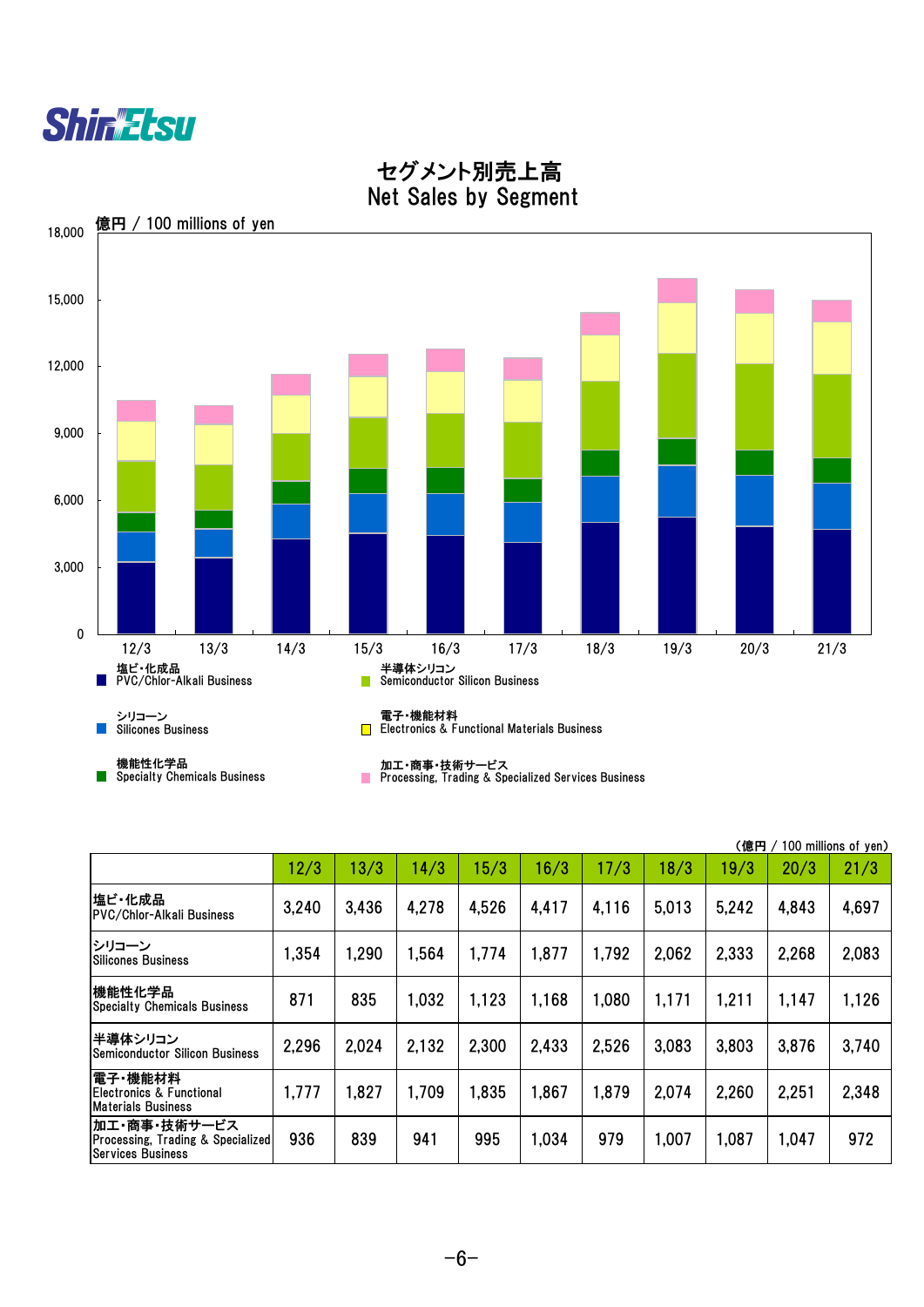|                                                                               |      |      |      |      |      |      |      | (億円   |       | 100 millions of yen) |
|-------------------------------------------------------------------------------|------|------|------|------|------|------|------|-------|-------|----------------------|
|                                                                               | 12/3 | 13/3 | 14/3 | 15/3 | 16/3 | 17/3 | 18/3 | 19/3  | 20/3  | 21/3                 |
| 塩ビ・化成品<br><b>PVC/Chlor-Alkali Business</b>                                    | 236  | 455  | 601  | 502  | 446  | 531  | 932  | 1,065 | 921   | 970                  |
| シリコーン<br><b>Silicones Business</b>                                            | 336  | 286  | 318  | 334  | 415  | 425  | 519  | 585   | 614   | 451                  |
| 機能性化学品<br><b>Specialty Chemicals Business</b>                                 | 146  | 144  | 127  | 152  | 181  | 222  | 257  | 266   | 277   | 218                  |
| 半導体シリコン<br><b>Semiconductor Silicon Business</b>                              | 343  | 219  | 244  | 356  | 469  | 559  | 929  | 1.319 | 1,432 | 1,441                |
| 電子・機能材料 <br>Electronics & Functional<br><b>Materials Business</b>             | 381  | 408  | 409  | 462  | 514  | 552  | 616  | 669   | 685   | 702                  |
| 加工・商事・技術サービス<br>Processing, Trading & Specialized<br><b>Services Business</b> | 50   | 56   | 36   | 48   | 56   | 95   | 114  | 132   | 148   | 143                  |



### セグメント別営業利益 Operating Income by Segment

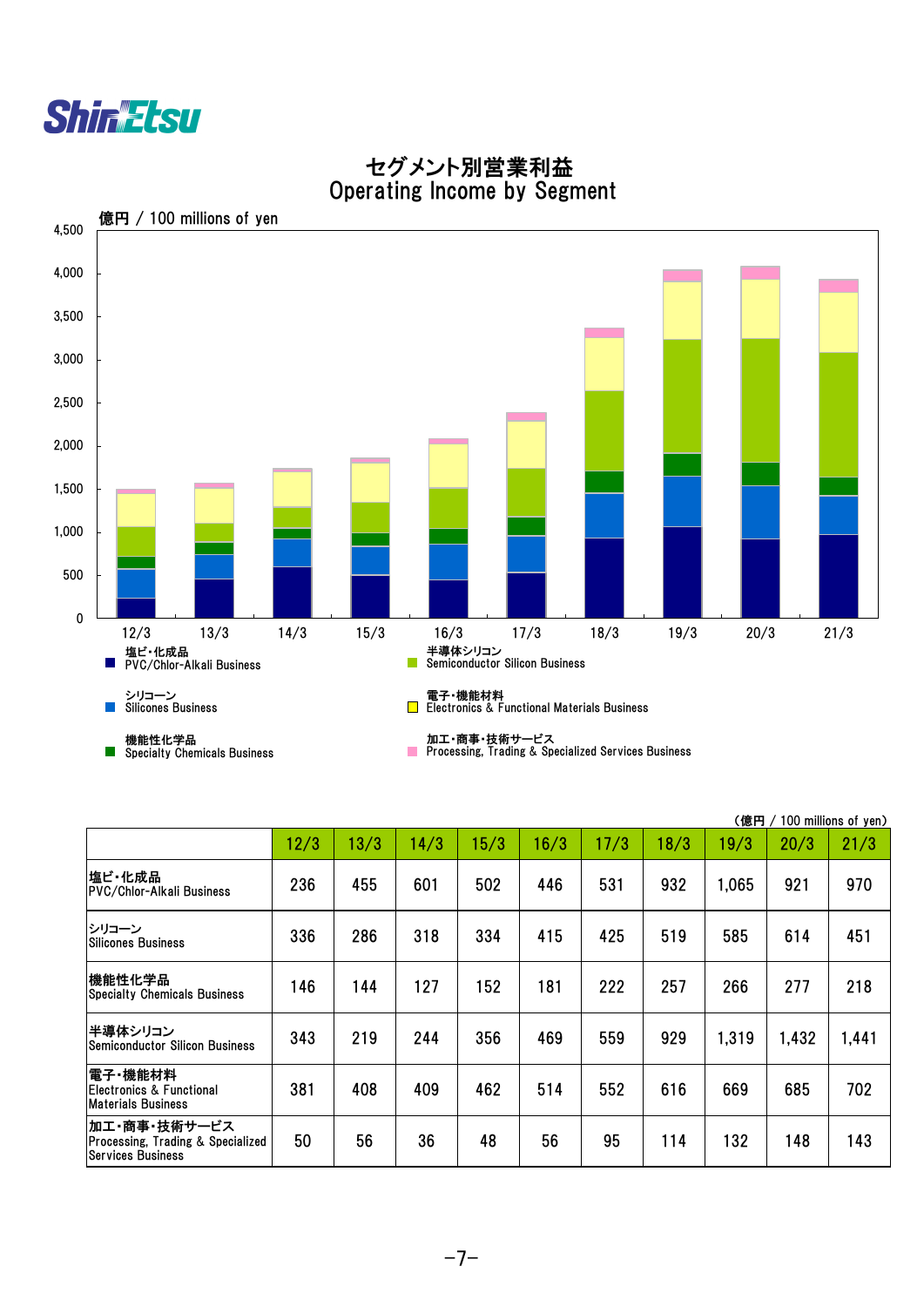





|                                                                                             |      |      |      |      |      |      |      |      |      | (% ) |
|---------------------------------------------------------------------------------------------|------|------|------|------|------|------|------|------|------|------|
|                                                                                             | 12/3 | 13/3 | 14/3 | 15/3 | 16/3 | 17/3 | 18/3 | 19/3 | 20/3 | 21/3 |
| 売上高<br>経常利益率<br><b>Ordinary Income to Net</b><br><b>Sales Ratio</b>                         | 15.8 | 16.6 | 15.5 | 15.8 | 17.2 | 19.6 | 23.6 | 26.1 | 27.1 | 27.1 |
| 売上高<br>当期純利益率<br>Net income attributabe<br>to owners of parent to<br><b>Net Sales Ratio</b> | 9.6  | 10.3 | 9.7  | 10.2 | 11.6 | 14.2 | 18.5 | 19.4 | 20.3 | 19.6 |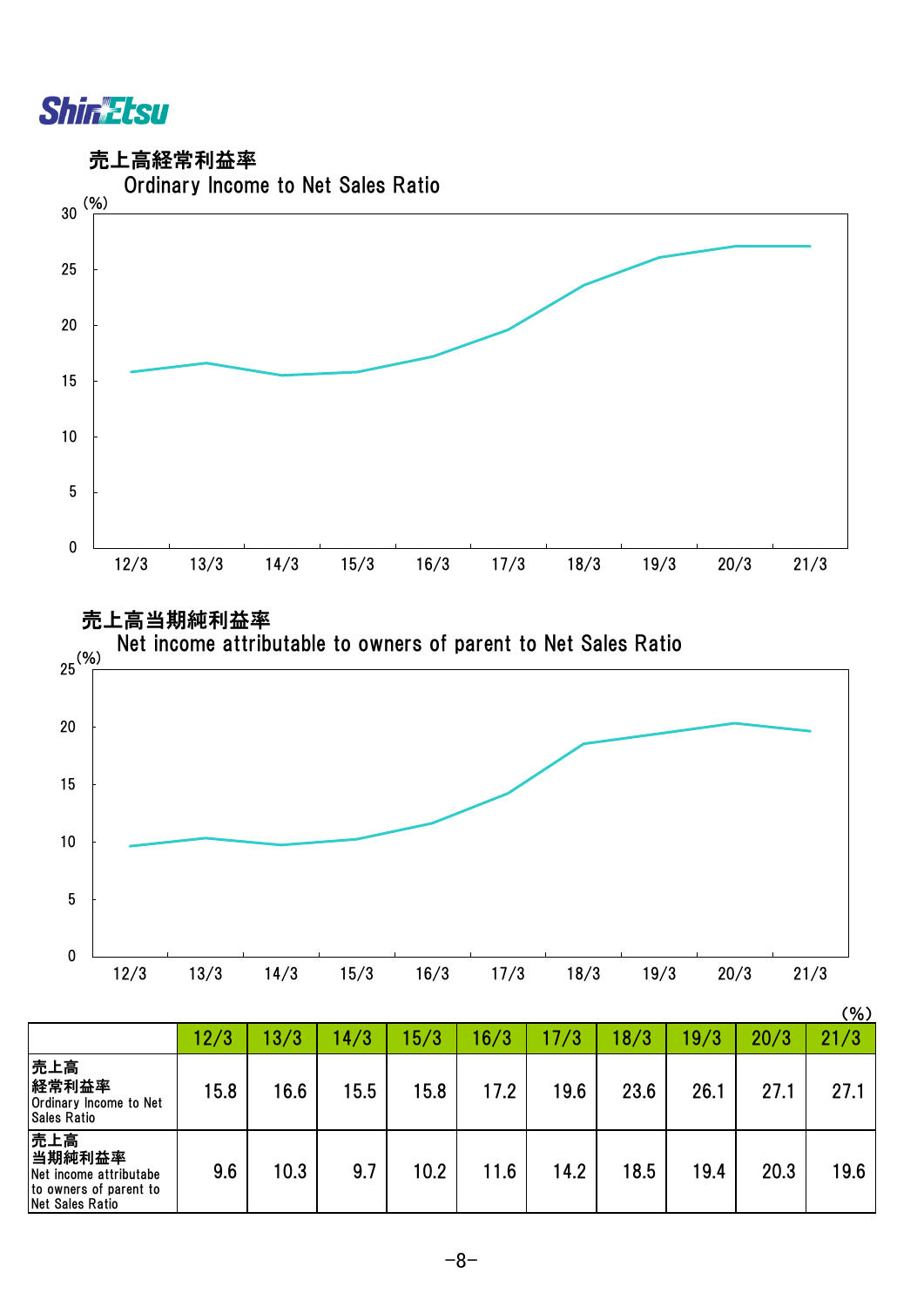

 総資産 Total Assets



純資産



|                          |        |               |        |                             |      |                                    |      | (億円    |        | 100 millions of yen) |
|--------------------------|--------|---------------|--------|-----------------------------|------|------------------------------------|------|--------|--------|----------------------|
|                          | 12/3   | 13/3          | 14/3   | 15/3                        | 16/3 | 17/3                               | 18/3 | 19/3   | 20/3   | 21/3                 |
| 総資産<br>Total<br>Assets   | 18,098 | 19,209 21,989 |        | 24,523 25,100 26,556 29,031 |      |                                    |      | 30,387 | 32,304 | 33,806               |
| 純資産<br><b>Net Assets</b> | 14,945 | 16,231        | 18,221 | $ 20,127\rangle$            |      | 20,804 21,900 24,130 25,325 27,231 |      |        |        | 28,866               |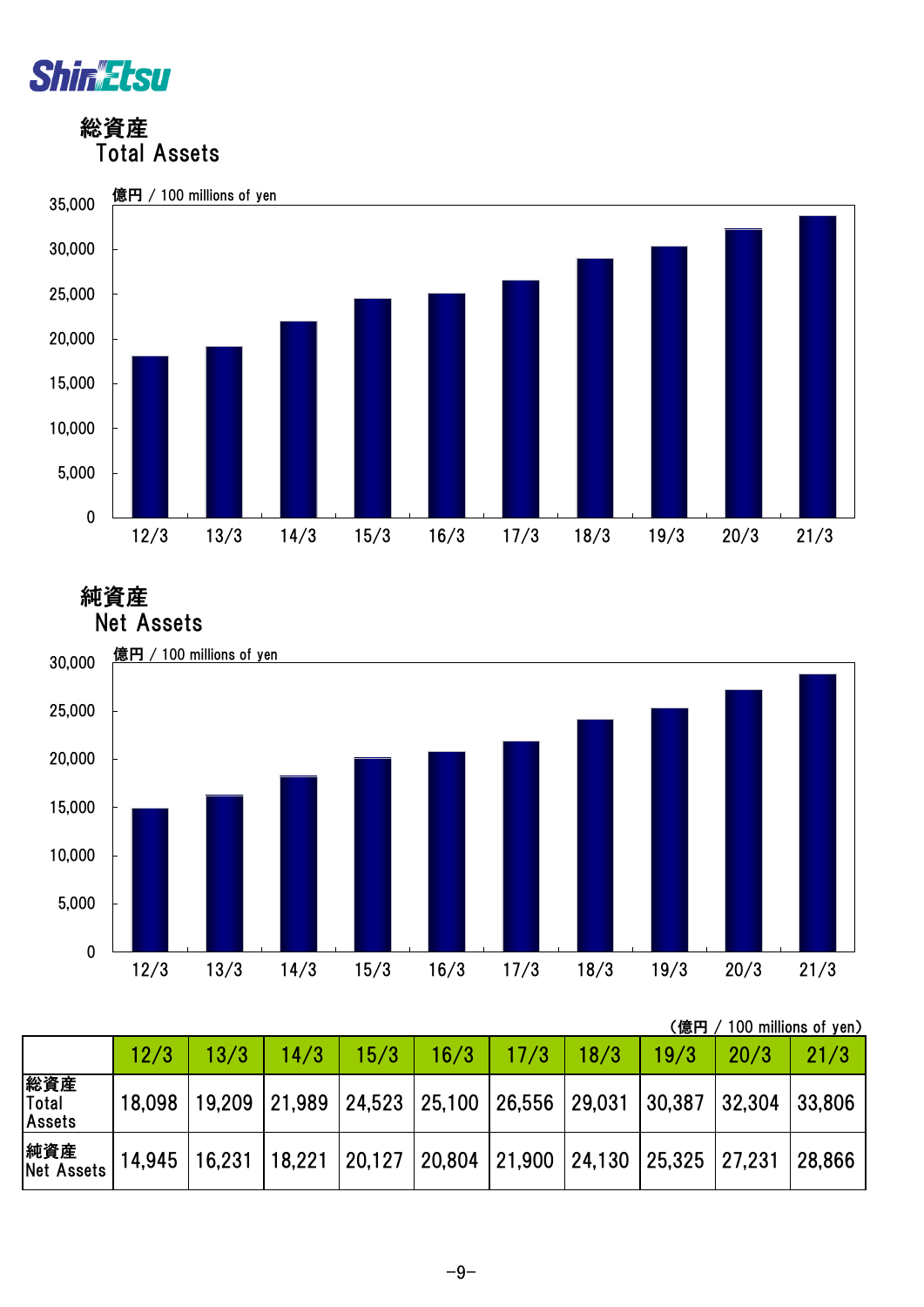

総資産 経常利益率

on Total Assets

Return (Ordinary Income)

自己資本比率



 $-10-$ 

9.2 | 9.1 | 8.8 | 8.5 | 8.9 | 9.4 | 12.2 | 14.0 | 13.3 | 12.3